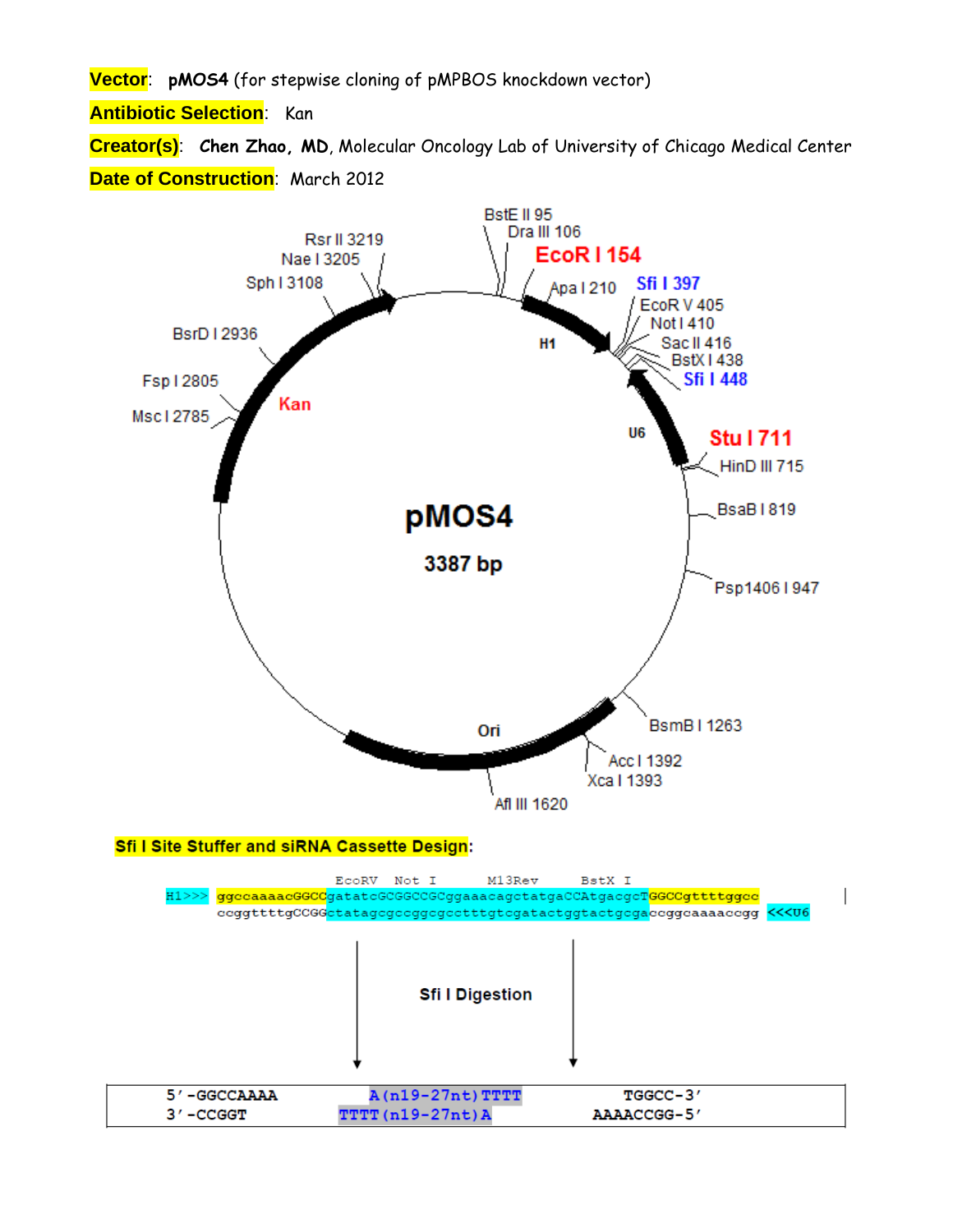## pMOS4 Full-Length Sequence

GGAAACAGCTATGACCATGATTACGCCAAGCTCGAAATTAACCCTCACTAAAGGGAACAAAAGCTGGTACGAGGACAGGCTG GAGCCATGGCTGGTGACCACGTCGTGGAATGCCTTC<mark>GaattAATTC</mark>AGCACCTGCACATGGGACGTCGAgGAATTCagctta attcgaacgctgacgtcatcaacccgctccaaggaatcgcgggcccagtgtcactaggcgggaacacccagcgcgcgtgcgc cctggcaggaagatggctgtgagggacaggggagtggcgccctgcaatatttgcatgtcgctatgtgttctgggaaatcacc ataaacgtgaaatgtctttggatttgggaatcttataagttctgtatgagaccacagatcggccaaaacggccgatatcGCG GCCGCggaaacagctatgaCCAtgacgcTggccgttttggcctcctttccacaagatatataaagccaagaaatcgaaatac tttcaagttacggtaagcatatgatagtccattttaaaacataattttaaaactgcaaactacccaagaaattattactttc atgcaaatatgaaggaatcatgggaaataggccctcttcctgcccgaccttAGGCCTAAGCTTGCCTAATCGGACGAAAAAA TGACCATGATTACGCCAAGCTCCAATTCGCCCTATAGTGAGTCGTATTACAATTCACTGGCCGTCGTTTTACCCGGATCTGC ATCGCAGGATGCTGCTGCTACCCTGTGGAACACCTACATCTGTATTAACGAAGCGCTGGCATTGACCCTGAGTGATTTTTC TCTGGTCCCGCCGCATCCATACCGCCAGTTGTTTACCCTCACAACGTTCCAGTAACCGGCATGTTCATCATCAGTAACCCG TATCGTGAGCATCCTCTCTCTTTCATCGGTATCATTACCCCCATGAACAGAAATCCCCCTTACACGGAGGCATCAGTGACC AAACAGGAAAAAAACCGCCTTAACATGGCCCTTTATCAGAAAGCAAACATTAACGCTTCTGGAGAAAACTCAAGGAGCTGG ACGCGGATGAACAGCATCTETAACEATCTETAACAGCATCATCATCATCAGCAACATCATCAGCAACATCTETAACAGCATCTETAACAGCAACATCTET TGATGACGGTGAAAACCTCTGACACATGCAGCTCCCGGAGACGGTCACAGCTTGTCTGTAAGCGGATGCCGGAGCAGACAA GCCCGTCAGGGCGCGTCAGCGGGTGTTGGCGGGTGTCGGGGCGCAGCCATGACCCAGTCACGTAGCGATAGCGGAGTGTATA CTGGCTTAACTATGCGGCATCAGAGCAGATTGTACTGAGAGTGCACCATATGCGGTGTGAAATACCGCACAGATGCGTAAGG AGAAAATACCGCATCAGGCGCTCTTCCGCTTCCTCGCTCACTGACTCGCTGCGCTCGGTCGTTCGGCTGCGGCGAGCGGTAT CAGCTCACTCAAAGGCGGTAATACGGTTATCCACAGAATCAGGGGATAACGCAGGAAAGAACATGTGAGCAAAAGGCCAGCA AAAGGCCAGGAACCGTAAAAAGGCCGCGTTGCTGGCGTTTTTCCATAGGCTCCGCCCCCCTGACGAGCATCACAAAAATCGA CGCTCAAGTCAGAGGTGGCGAAACCCGACAGGACTATAAAGATACCAGGCGTTTCCCCCTGGAAGCTCCCTCGTGCGCTCTC CTGTTCCGACCCTGCCGCTTACCGGATACCTGTCCGCCTTTCTCCCTTCGGGAAGCGTGGCGCTTTCTCATAGCTCACGCTG TAGGTATCTCAGTTCGGTGTAGGTCGTTCGCTCCAAGCTGGGCTGTGTGCACGAACCCCCCGTTCAGCCCGACCGCTGCGCC TTATCCGGTAACTATCGTCTTGAGTCCAACCCGGTAAGACACGACTTATCGCCACTGGCAGCAGCCACTGGTAACAGGATTA GCAGAGCGAGGTATGTAGGCGGTGCTACAGAGTTCTTGAAGTGGTGGCCTAACTACGGCTACACTAGAAGGACAGTATTTGG GGTGGTTTTTTTGTTTGCAAGCAGCAGATTACGCGCAGAAAAAAAGGATCTCAAGAAGATCCTTTGATCTTTTCTACGGGGT CTGACGCTCAGTGGAACGAAAACTCACGTTAAGGGATTTTGGTCATGAGATTATCAAAAAGGATCTTCACCTAGATCCTTTT AAATTAAAAATGAAGTTTTAAATCAATCTAAAGTATATATGAGTAAACTTGGTCTGACAGTTACCAATGCTTAATCAGTGAG GCACCTATCTCAGCGATCTGTCTATTTCGTTCATCCATAGTTGCCT<mark>GAC</mark>TCCCC<mark>GTC</mark>ATTCAAATATGTATCCGCTCATGAG ACAATAACCCTGATAAATGCTTCAATAATATATATGATTGAACAAGATGGATTGCACGCAGGTTCTCCGGCCGCTTGGGTGGAG AGGCTATTCGGCTATGACTGGGCACAACAGACAATCGGCTGCTCTGATGCCGCCGTGTTCCGGCTGTCAGCGCAGGGGCCC GACGGGCGTTCCTTGCGCAGCTGTGCTCGACGTTGTCACTGAAGCGGGAAGGGACTGGCTGCTATTGGGCGAAGTGCCGGGG CAGGATCTCCTGTCATCTCACCTTGCTCCTGCCGAGAAAGTATCCATCATGGCTGATGCGATGCGGCGGCTGCATACGCTTG TCAGGATGATCTGGACGAAGAGCATCAGGGGCTCGCGCCAGCCGAACTGTTCGCCAGGCTCAAGGCGAGCATGCCCGACGGC GAGGATCTCGTCGTGACCCATGGCGATGCCTGCTTGCCGAATATCATGGTGGAAAATGGCCGCTTTTCTGGATTCATCGACT GTGGCCGGCTGGGTGTGGCGGACCGCTATCAGGACATAGCGTTGGCTACCCGTGATATTGCTGAAGAGCTTGGCGGCGAATG GGCTGACCGCTTCCTCGTGCTTTACGGTATCGCCGCTCCCGATTCGCAGCGCATCGCCTTCTATCGCCTTCTTGACGAGTTC TTCTGACCTTTCGTCTTCAAGaatt

| BstE II        | G`GTNAC, C      | 95  |
|----------------|-----------------|-----|
| PflM I         | CCAN, NNN`NTGG  | 106 |
| Dra III        | CAC, NNN `GTG   | 106 |
| Bsm I          | GAATG, C 7      | 116 |
| Bsg I          | GTGCAG 22/20    | 120 |
| Apo I          | R`AATT, Y       | 154 |
| EcoR I         | G`AATT, C       | 154 |
| Bsp120 I       | G`GGCC, C       | 206 |
| Apa I          | G, GGCC `C      | 210 |
| BssH II        | G`CGCG, C       | 236 |
| Ssp I          | AAT ATT         | 295 |
| Bsa I          | GGTCTC 7/11     | 371 |
| ECOR V         | GAT ATC         | 405 |
| Not I          | GC 'GGCC, GC    | 410 |
| Sac II         | CC, GC 'GG      | 416 |
| BstX I         | CCAN, NNNN`NTGG | 438 |
| Eco0109 I      | RG`GNC, CY      | 687 |
| Bsu36 I        | CC`TNA, GG      | 706 |
| Stu I          | AGG   CCT       | 711 |
| HinD III       | A`AGCT, T       | 715 |
| BsaB I         | GATNN NNATC     | 819 |
| Eco47 III      | AGC GCT         | 876 |
| Psp1406 I      | AA`CG, TT       | 947 |
| BsmB I         | CGTCTC 7/11     | 126 |
| $\lambda$ aa T | $CP$ MV $AO$    | 120 |

| 3st1107 I | <b>GTA TAC</b>         | 1393 |
|-----------|------------------------|------|
| Kca I     | <b>GTA TAC</b>         | 1393 |
| Afl III   | A`CRYG, T              | 1620 |
| isc I     | TGG   CCA              | 2785 |
| 'sp I     | TGC GCA                | 2805 |
| BsrD I    | GCAATG, 8              | 2936 |
| 3sp1286 I | G, DGCH C              | 3006 |
| Sph I     | G, CATG C              | 3108 |
| I Mopl    | G`CCGG, C              | 3203 |
| Wae I     | GCC GGC                | 3205 |
| lsr II    | CG`GWC, CG             | 3219 |
| Bbs I     | GAAGAC 8/12            | 3369 |
| Bby II    | GAAGAC 7/11            | 3370 |
|           | Number of enzymes = 38 |      |
|           |                        |      |

The following enzymes do not cut in pMOS4:

| Hind II<br>HinC II<br>Mlu I<br>Kpn I<br>Hpa I<br>Nsi I<br>Nhe I<br>Nru I<br>Mun I<br>Pml I<br>PpuM I<br>PspA I<br>Pst I<br>Pme I<br>Sal I<br>Sca I<br>Sac I<br>Sma I<br>Pvu I | Acc65 I<br>Ava I<br>Blp I<br>Cla I | Afl II<br>Avr II<br>BseR I<br>Eco72 I | Age I<br>BamH I<br>BsiW I<br>ECON I | Asc I<br>Bcl I<br>BspM II<br>Esp I | Asp718<br>Bgl II<br>BsrG I<br>Fse I<br>PaeR7 I |
|-------------------------------------------------------------------------------------------------------------------------------------------------------------------------------|------------------------------------|---------------------------------------|-------------------------------------|------------------------------------|------------------------------------------------|
| Spl I<br>Srf I<br>Xba I<br>SnaB I<br>Spe I                                                                                                                                    |                                    |                                       |                                     |                                    |                                                |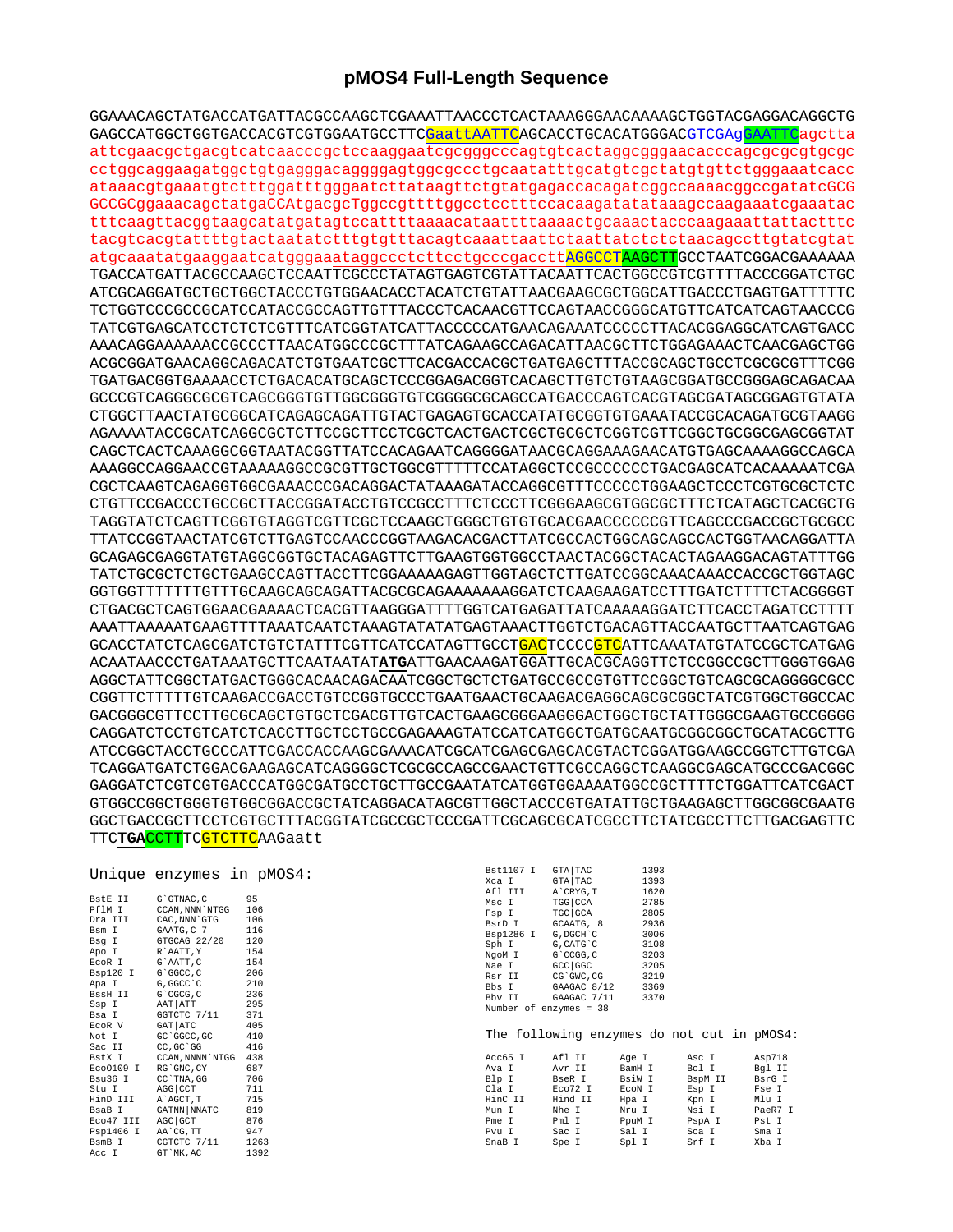|                     |             | pMOS4: sites sorted by name: |              |              |              | Dpn I             | (14)       | 1895<br>387  | 2304<br>816  | 2470<br>2188 | 2263         |
|---------------------|-------------|------------------------------|--------------|--------------|--------------|-------------------|------------|--------------|--------------|--------------|--------------|
| Aat II              | (2)         | 149                          | 181          |              |              |                   |            | 2274         | 2282         | 2360         | 2372         |
| Acc I               | (1)         | 1392                         |              |              |              |                   |            | 2477         | 2876         | 2954         | 3035         |
| Aci I               | (46)        | 189                          | 204          | 223          | 409          |                   |            | 3044         | 3122         |              |              |
|                     |             | 413                          | 415          | 911          | 914          | DpnII             | (14)       | 385          | 814          | 2186         | 2261         |
|                     |             | 925                          | 1081         | 1097         | 1152         |                   |            | 2272<br>2475 | 2280<br>2874 | 2358<br>2952 | 2370<br>3033 |
|                     |             | 1208                         | 1293         | 1332         | 1342         |                   |            | 3042         | 3120         |              |              |
|                     |             | 1384<br>1486                 | 1409<br>1503 | 1447<br>1546 | 1460<br>1553 | Dra I             | (4)        | 528          | 541          | 2379         | 2398         |
|                     |             | 1574                         | 1665         | 1693         | 1820         | Dra III           | (1)        | 106          |              |              |              |
|                     |             | 1839                         | 1960         | 2070         | 2205         | Drd I             | (3)        | 1315         | 1728         | 2730         |              |
|                     |             | 2214                         | 2533         | 2612         | 2675         | Dsa I             | (3)        | 87           | 413          | 3135         |              |
|                     |             | 2769                         | 2833         | 2934         | 2937         | Eae I             | (9)        | 389          | 398          | 410          | 440          |
|                     |             | 3177                         | 3217         | 3222         | 3272         |                   |            | 797<br>3201  | 2609         | 2783         | 3174         |
|                     |             | 3288                         | 3314         |              |              | Eag I             | (3)        | 398          | 410          | 2609         |              |
| Afl III<br>Aha II   | (1)<br>(4)  | 1620<br>146                  | 178          | 284          | 2703         | Ear I             | (4)        | 697          | 1504         | 3047         | 3257         |
| Ahd I               | (2)         | 2513                         | 3373         |              |              | Eco47 III         | (1)        | 876          |              |              |              |
| Alu I               | (19)        | 9                            | 31           | 64           | 161          | Eco57 I           | (3)        | 2167         | 2848         | 3280         |              |
|                     |             | 424                          | 717          | 758          | 1145         | Eco0109 I         | (1)        | 687          |              |              |              |
|                     |             | 1202                         | 1213         | 1262         | 1281         | ECOR I<br>ECOR II | (1)<br>(5) | 154<br>247   | 1646         | 1767         | 1780         |
|                     |             | 1562                         | 1788         | 1878         | 1924         |                   |            | 3088         |              |              |              |
| Alw I               | (9)         | 2181<br>821                  | 2809<br>2182 | 3267<br>2268 | 2268         | ECOR V            | (1)        | 405          |              |              |              |
|                     |             | 2365                         | 2366         | 2881         | 2948         | Ehe I             | (2)        | 285          | 2704         |              |              |
|                     |             | 3127                         |              |              |              | Fnu4H I           | (32)       | 410          | 413          | 833          | 914          |
| AlwN I              | (2)         | 134                          | 2036         |              |              |                   |            | 1211         | 1214         | 1260         | 1357         |
| Apa I               | (1)         | 210                          |              |              |              |                   |            | 1410         | 1526         | 1544         | 1547         |
| ApaL I              | (2)         | 1436                         | 1934         |              |              |                   |            | 1665<br>2031 | 1820<br>2237 | 1963<br>2612 | 2028<br>2664 |
| Apo I               | (1)         | 154                          |              |              |              |                   |            | 2675         | 2765         | 2770         | 2807         |
| Ase I<br>Ava II     | (2)<br>(2)  | 123<br>907                   | 620<br>3219  |              |              |                   |            | 2848         | 2935         | 2938         | 2941         |
| Ban I               | (4)         | 283                          | 2461         | 2702         | 2737         |                   |            | 3177         | 3273         | 3314         | 3328         |
| Ban II              | (2)         | 210                          | 3068         |              |              | Fok I             | (8)        | 841          | 903          | 981          | 1167         |
| Bbe I               | (2)         | 287                          | 2706         |              |              |                   |            | 1308         | 2479         | 3027         | 3052         |
| Bbs I               | (1)         | 3369                         |              |              |              | Fsp I             | (1)        | 2805         |              |              |              |
| Bbv I               | (9)         | 1222                         | 1271         | 1368         | 2039         | Gdi II            | (11)       | 390<br>411   | 397<br>439   | 399<br>796   | 409<br>2608  |
|                     |             | 2042                         | 2248         | 2776         | 2818         |                   |            | 2610         | 3173         | 3200         |              |
| Bbv II              | (1)         | 3339<br>3370                 |              |              |              | Gsu I             | (2)        | 101          | 1148         |              |              |
| Bcn I               | (7)         | 813                          | 961          | 1267         | 1302         | Hae I             | (6)        | 451          | 711          | 1635         | 1646         |
|                     |             | 2001                         | 2708         | 2868         |              |                   |            | 2098         | 2785         |              |              |
| Bfa I               | (3)         | 219                          | 2115         | 2368         |              | Hae II            | (5)        | 287          | 878          | 1498         | 1868         |
| Bgl I               | (2)         | 397                          | 448          |              |              | Hae III           | (18)       | 2706<br>208  | 391          | 400          | 412          |
| Bpm I               | (2)         | 102                          | 1149         |              |              |                   |            | 442          | 451          | 688          | 711          |
| Bsa I               | (1)<br>(3)  | 371<br>583                   | 1374         | 3007         |              |                   |            | 799          | 1095         | 1635         | 1646         |
| BsaA I<br>BsaB I    | (1)         | 819                          |              |              |              |                   |            | 1664         | 2098         | 2611         | 2785         |
| BsaH I              | (4)         | 146                          | 178          | 284          | 2703         |                   |            | 3176         | 3203         |              |              |
| BsaJ I              | (7)         | 87                           | 194          | 247          | 413          | Hga I             | (5)        | 443          | 1157         | 1316         | 1730         |
|                     |             | 1780                         | 2866         | 3135         |              |                   |            | 2308         |              |              | 3006         |
| BsaW I              | (3)         | 1826                         | 1973         | 2734         |              | HgiA I<br>HgiE II | (4)<br>(2) | 1440<br>1438 | 1938<br>2199 | 2816         |              |
| Bsg I               | (1)         | 120                          |              |              |              | Hha I             | (21)       | 238          | 240          | 246          | 286          |
| BsiC I<br>BsiE I    | (2)<br>(5)  | 118<br>401                   | 168<br>413   | 1536         | 1960         |                   |            | 877          | 1223         | 1326         | 1356         |
|                     |             | 2612                         |              |              |              |                   |            | 1497         | 1530         | 1800         | 1867         |
| BsiHKA I            | (4)         | 1440                         | 1938         | 2816         | 3006         |                   |            | 1967         | 2141         | 2250         | 2697         |
| Bsm I               | (1)         | 116                          |              |              |              |                   |            | 2705         | 2769         | 2806         | 3072         |
| BsmA I              | (3)         | 372                          | 1264         | 2536         |              | HinD III          | (1)        | 3332<br>715  |              |              |              |
| BsmB I              | (1)         | 1263                         |              |              |              | Hinf I            | (11)       | 199          | 357          | 672          | 778          |
| BsmF I<br>BsoF I    | (4)<br>(32) | 157<br>410                   | 284<br>413   | 893<br>833   | 2854<br>914  |                   |            | 1176         | 1520         | 1595         | 1991         |
|                     |             | 1211                         | 1214         | 1260         | 1357         |                   |            | 2508         | 3188         | 3322         |              |
|                     |             | 1410                         | 1526         | 1544         | 1547         | HinI I            | (4)        | 146          | 178          | 284          | 2703         |
|                     |             | 1665                         | 1820         | 1963         | 2028         | HinP I            | (21)       | 236          | 238          | 244          | 284          |
|                     |             | 2031                         | 2237         | 2612         | 2664         |                   |            | 875<br>1495  | 1221<br>1528 | 1324<br>1798 | 1354<br>1865 |
|                     |             | 2675                         | 2765         | 2770         | 2807         |                   |            | 1965         | 2139         | 2248         | 2695         |
|                     |             | 2848<br>3177                 | 2935<br>3273 | 2938<br>3314 | 2941<br>3328 |                   |            | 2703         | 2767         | 2804         | 3070         |
| Bsp120 I            | (1)         | 206                          |              |              |              |                   |            | 3330         |              |              |              |
| Bsp1286 I           | (1)         | 3006                         |              |              |              | Hpa II            | (16)       | 812          | 959          | 1266         | 1300         |
| BspH I              | (2)         | 2340                         | 2537         |              |              |                   |            | 1827         | 1974         | 2000         | 2190         |
| BspM I              | (3)         | 142                          | 2590         | 2971         |              |                   |            | 2608<br>2866 | 2685<br>2956 | 2707<br>3023 | 2735<br>3204 |
| Bsr I               | (11)        | 211<br>1368                  | 799<br>1399  | 929<br>2027  | 953<br>2040  | Hph I             | (6)        | 106          | 318          | 1241         | 1250         |
|                     |             | 2154                         | 2646         | 2847         |              |                   |            | 2357         | 2882         |              |              |
| BsrB I              | (4)         | 191                          | 1553         | 2535         | 3316         | Kas I             | (2)        | 283          | 2702         |              |              |
| BsrD I              | (1)         | 2936                         |              |              |              | Mae I             | (3)        | 219          | 2115         | 2368         |              |
| BssH II             | (1)         | 236                          |              |              |              | Mae II            | (11)       | 102          | 146          | 178          | 334          |
| BssS I              | (2)         | 1793                         | 3295         |              |              |                   |            | 577<br>2323  | 582<br>2819  | 947<br>3006  | 1373         |
| Bst1107 I<br>BstB I | (1)         | 1393                         |              |              |              | Mae III           | (15)       | 95           | 214          | 499          | 578          |
|                     | (2)<br>(1)  | 118<br>95                    | 168          |              |              |                   |            | 954          | 977          | 1061         | 1274         |
| BstE II<br>BstN I   | (5)         | 249                          | 1648         | 1769         | 1782         |                   |            | 1369         | 1976         | 2039         | 2155         |
|                     |             | 3090                         |              |              |              |                   |            | 2438         | 2823         | 3129         |              |
| BstU I              | (13)        | 204                          | 238          | 240          | 409          | Mbo I             | (14)       | 385          | 814          | 2186         | 2261         |
|                     |             | 415                          | 1152         | 1221         | 1223         |                   |            | 2272<br>2475 | 2280         | 2358         | 2370<br>3033 |
|                     |             | 1326                         | 1667         | 2248         | 2769         |                   |            | 3042         | 2874<br>3120 | 2952         |              |
|                     |             | 3070                         |              |              |              | Mbo II            | (9)        | 267          | 685          | 1492         | 2281         |
| BstX I<br>BstY I    | (1)<br>(7)  | 438<br>814                   | 2261         | 2272         | 2358         |                   |            | 2354         | 3063         | 3273         | 3355         |
|                     |             | 2370                         | 2874         | 3120         |              |                   |            | 3370         |              |              |              |
| Bsu36 I             | (1)         | 706                          |              |              |              | Mme I             | (2)        | 1834         | 2018         |              |              |
| Cac8 I              | (22)        | 206                          | 238          | 242          | 440          | Mnl I             | (20)       | 53           | 65           | 144          | 261          |
|                     |             | 719                          | 837          | 879          | 1097         |                   |            | 461<br>1046  | 699<br>1226  | 949<br>1256  | 1007<br>1518 |
|                     |             | 1551                         | 1637         | 1674         | 2234         |                   |            | 1728         | 1801         | 2052         | 2452         |
|                     |             | 2597<br>3074                 | 2783<br>3102 | 3002<br>3106 | 3068<br>3147 |                   |            | 2618         | 2754         | 3111         | 3303         |
|                     |             | 3151                         | 3205         |              |              | Msc I             | (1)        | 2785         |              |              |              |
| Cfr10 I             | (2)         | 3022                         | 3203         |              |              | Mse I             | (15)       | 39           | 123          | 163          | 527          |
| Csp6 I              | (4)         | 68                           | 591          | 1427         | 3008         |                   |            | 540          | 620          | 867          | 1087         |
| Dde I               | (7)         | 706                          | 713          | 890          | 1430         |                   |            | 1119         | 1401         | 2326         | 2378         |